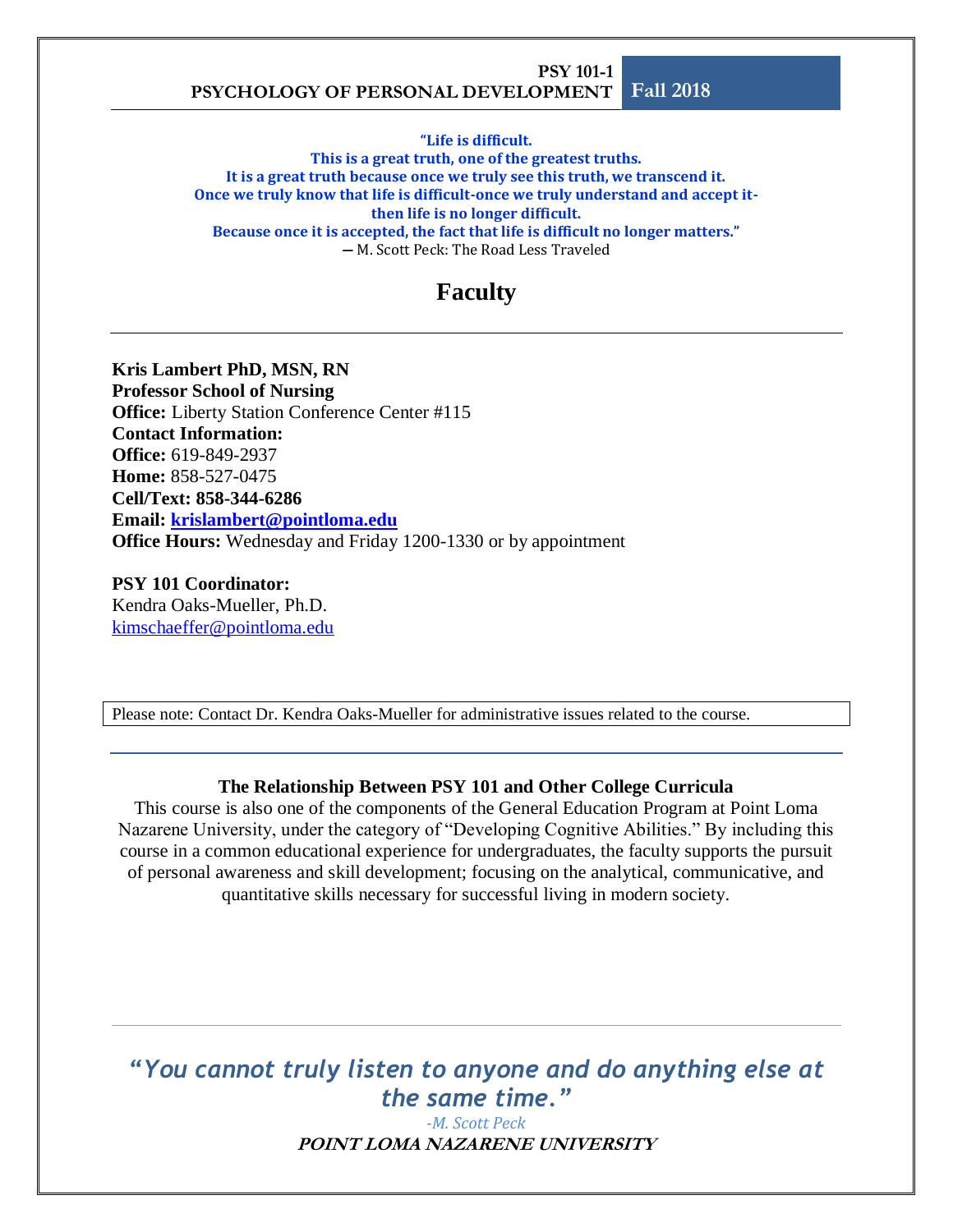### **Administrative Information**

#### **PLNU Mission To Teach ~ To Shape ~ To Send**

Point Loma Nazarene University exists to provide higher education in a vital Christian community where minds are engaged and challenged, character is modeled and formed, and service is an expression of faith. Being of Wesleyan heritage, we strive to be a learning community where grace is foundational, truth is pursued, and holiness is a way of life.

#### **Catalogue Description: PSY 101: Psychology of Personal Development**

Introduction to theories and issues in psychology as these relate to the student's own level of need to develop socially, mentally, and spiritually. Attitudes and skills which contribute to academic success; specifically understanding Point Loma as an academic, religious, and social culture have special focus. Colloquium, lectures, and small group laboratory experiences are used. Required of all first year freshman or transfer students with less than 24 semester units. All others should take PSY 103 to fulfill general education requirements.

| <b>Credits</b>   | <b>Course Hours</b>                             | <b>Meeting Place</b> | <b>Resources</b>                                       |
|------------------|-------------------------------------------------|----------------------|--------------------------------------------------------|
| 2 Semester Units | $11:00$ am $- 11:50$ am<br>Wednesday and Friday | Taylor 313           | Canvas PSY 101-1                                       |
| I Semester Unit  | 12:30pm-1:20pm<br>Thursday                      | <b>TBA</b>           | PSY 101 Small Group<br>Supplemental<br><b>Syllabus</b> |

### **Final Examination Policy**

Successful completion of this class requires taking the final examination on its scheduled day. The final examination schedule is posted on the Class Schedules site. No requests for early examinations or alternative days will be approved.

## **PLNU Copyright Policy**

Point Loma Nazarene University, as a non-profit educational institution, is entitled by law to use materials protected by the US Copyright Act for classroom education. Any use of those materials outside the class may violate the law.

## **PLNU Academic Honesty Policy**

Students should demonstrate academic honesty by doing original work and by giving appropriate credit to the ideas of others. Academic dishonesty is the act of presenting information, ideas, and/or concepts as one's own when in reality they are the results of another person's creativity and effort. A faculty member who believes a situation involving academic dishonesty has been detected may assign a failing grade for that assignment or examination, or, depending on the seriousness of the offense, for the course. Faculty should follow and students may appeal using the procedure in the university Catalog. See Academic Policies for definitions of kinds of academic dishonesty and for further policy information.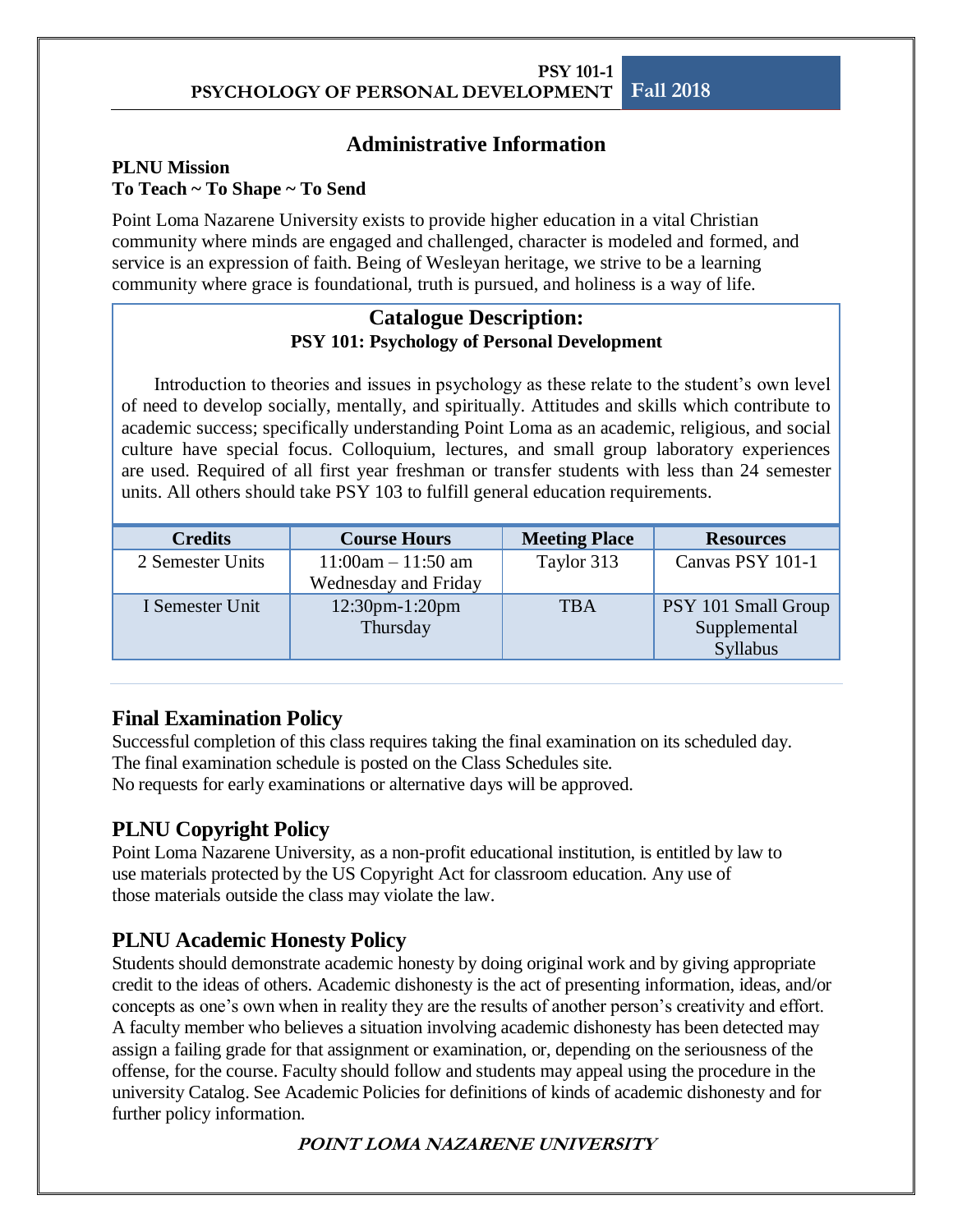### **Canvas**

Canvas is the learning management system used at PLNU. It allows professors to deliver course learning materials using an eLearning format. It has many features including document management (course calendars, syllabus, handouts), grading and scoring, assignment uploads and much more. It is easy to use. If you are unfamiliar with how to access and use Canvas, please refer to the Canvas Guides at: <https://community.canvaslms.com/community/answers/guides>

#### **Academic Accommodations**

All students are expected to meet the minimum standards for this course as set by the professor. Students with a diagnosed disability who may need accommodations should first discuss options and services available to them through PLNU's Disability Resource Center (DRC) within the first two weeks of the semester (to demonstrate need and to register for accommodations). Students my call the DRC: 619-849-2486 or email the DRC Team at **[DRC@pointloma.edu](mailto:DRC@pointloma.edu)** for additional information. Students are encouraged to discuss their learning needs/accommodations with the professor. The DRC will contact the professor with official notification and suggested classroom accommodations, as required by the federal law. Approved documentation to be provided by the student and placed on file in the DRC prior to the beginning of the semester.

### **Policy on Electronic Devices**

In addition to the focus on each student's "story," another aspect of PSY 101 is to introduce freshmen to the college experience. A student's classroom contribution is vital to the academic environment at Point Loma. Classroom contribution is more than just asking thoughtful questions, it also involves respectful attention to what others are saying. This is not only good because what is being said might be on a test, but it is also just a common courtesy. Although it does not need to be said to most college students, texting or listening to one's phone detracts from the classroom environment*. In PSY 101 students are not permitted to use their laptop computers, cell phones, or notebooks or other electronic devices during class.* We doubt that this will be a problem, but first-time violation of the policy will result in a 1% reduction in a student's overall PSY 101 grade, and each subsequent violation will result in a 3% reduction in a student's overall PSY 101 grade.

# **Course Specific Policies and Guidelines**

### **Learning Outcomes**

At the completion of this course, students will be able to…

- Describe self-development to date using psychological tools.
- Identify critical thinking and abstract thinking as tools for college success.
- Discover social and cultural blocks to successful college and life experience.
- Detect tools to resolve social and cultural blocks to successful college and life experience.
- Detect alternative ways of thinking.
- Develop curiosity about yourself as a stimulus to learning to learn.
- Identify Psychology as a resource for learning and solving academic, personal, spiritual, and cultural problems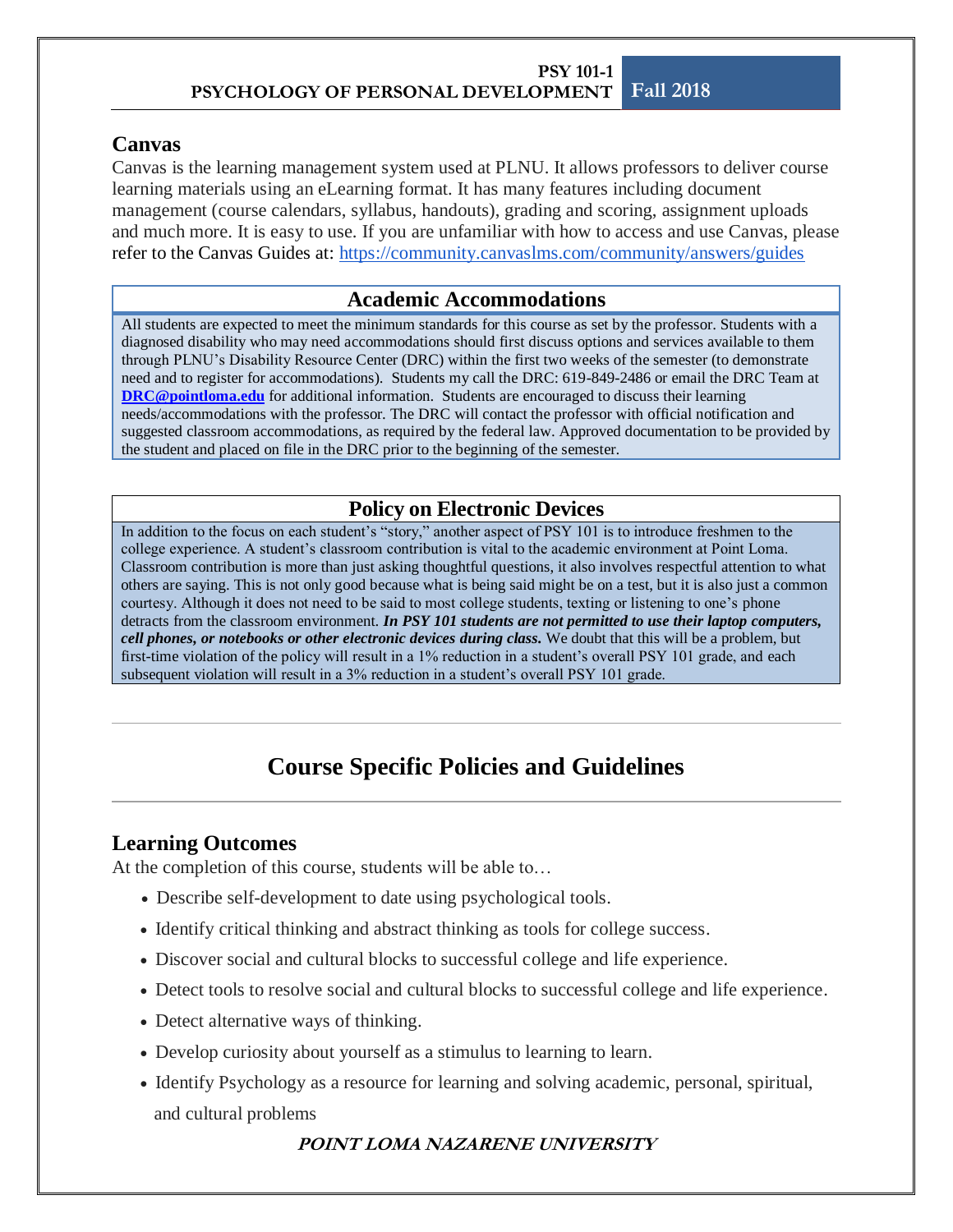**"If we know exactly where we're going, exactly how to get there, and exactly what we'll see along the way, we won't learn anything."** *-M. Scott Peck*

#### **Required Textbooks**

- Hansen, R. (2011). *Just one thing*. Oakland, CA: New Harbinger Publications.
- **Peck, M. S. (1978).** *The road less traveled.* **New York, NY: Simon and Schuster.**

#### **Professor/Student Commitment and Expectations**

**As your professor,** I am committed to providing you with a rich and diverse learning environment. My goal is to offer each one of you the chance to learn and grow from this course by offering a myriad of learning modalities; both didactic and experiential that are meaningful and related to learning outcomes. I am also committed to ensuring you have a safe, supportive environment to learn, ask questions, engage in discussion and reflect on new knowledge and experience within the context of psychology and personal development; with the outcome of preparing you have a successful, enriching college experience.

**My expectation** is that you will arrive on time, prepared to engage in a discussion of the day's topic: offering your own thoughts and concerns, ideas and questions based on your reading assignments and experience. I expect you to turn in all assignments on time (a minimum of 10% will be deducted for each day an assignment is late unless prior arrangements have been made with me). I ask that you keep an open mind while exploring topics that may challenge your previously held beliefs. I ask that you make a commitment to the community of learners sharing the course with you and work to support your learning and the learning of your peers.

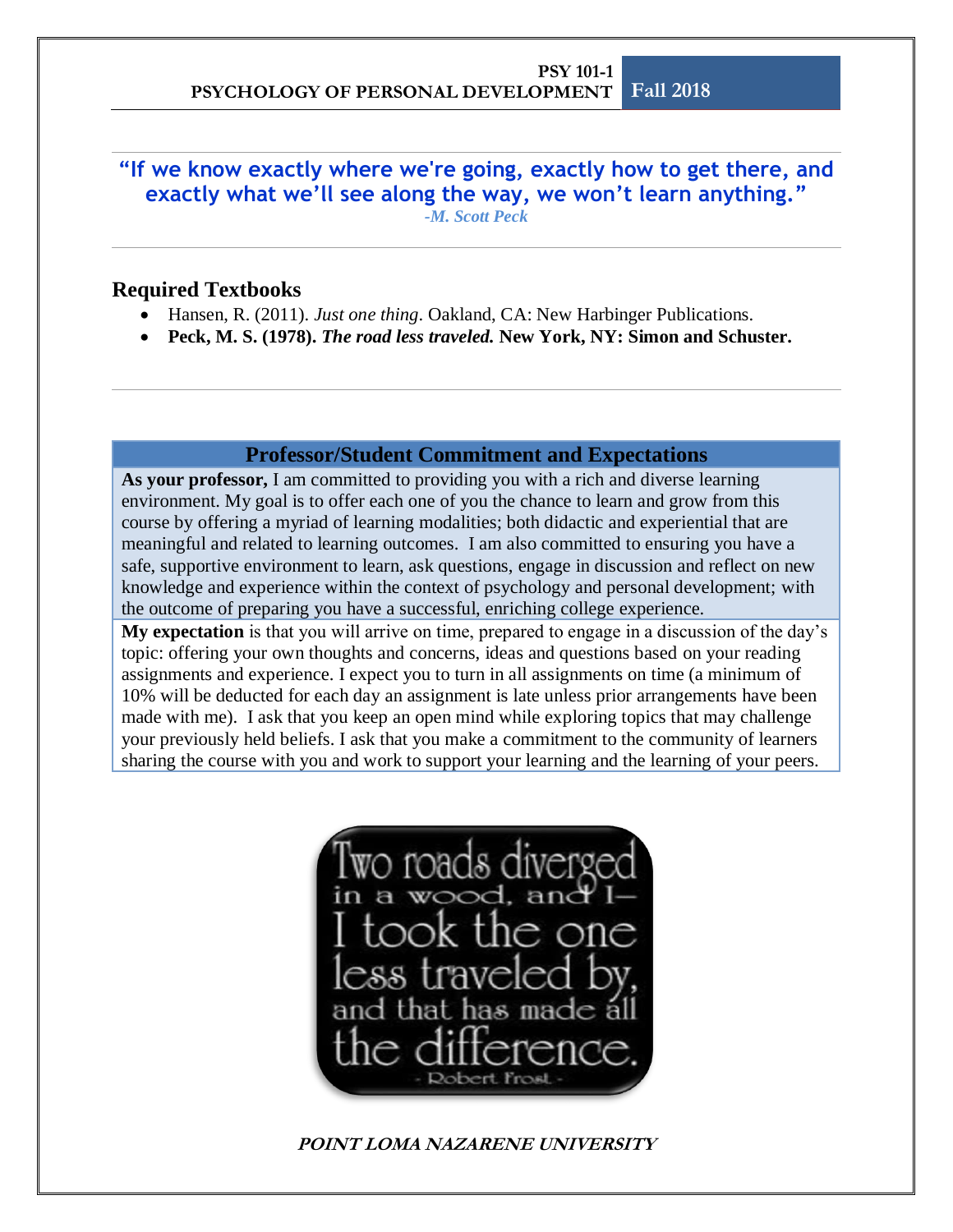## **Evaluations Methods**

Your final course grade will be composed of the following:

| <b>Total Points Possible:</b> |                                                          | 100%  | 360 points            |  |
|-------------------------------|----------------------------------------------------------|-------|-----------------------|--|
|                               |                                                          |       | 45 points             |  |
|                               | Attendance                                               |       | See attendance policy |  |
| 3.                            | <b>Participation/Attendance</b><br><b>Small Groups</b>   | 12.5% | 45 points             |  |
|                               |                                                          |       | 135 points            |  |
|                               | <b>Weekly Reflection Papers</b><br>$\bullet$             | 12.5% | 45 points             |  |
| 2.                            | <b>Written Assignments</b><br>Autobiography<br>$\bullet$ | 25%   | 90 points             |  |
|                               |                                                          |       | 180 points            |  |
|                               | Lecture Exam 3                                           | 16.6% | 60 points             |  |
|                               | Lecture Exam 2                                           | 16.6% | 60 points             |  |
|                               | Lecture Exam 1<br>$\bullet$                              | 16.6% | 60 points             |  |
| 1.                            | <b>Examinations</b>                                      |       |                       |  |

# **Grading Scale**

| <b>Cumulative Score</b> |            |              |  |  |  |  |
|-------------------------|------------|--------------|--|--|--|--|
| $\mathbf{A}$            | 93%-100%   | 334.8-360    |  |  |  |  |
| $\mathbf{A}$            | 90%-92.99% | 324-334.79   |  |  |  |  |
| $B+$                    | 88%-89.9%  | 316.8-323.9  |  |  |  |  |
| B                       | 84%-78.99% | 302.4-316.79 |  |  |  |  |
| $\mathbf{B}$            | 80%-83.99% | 288-302.39   |  |  |  |  |
| $C+$                    | 78%-79.99% | 280.8-288.99 |  |  |  |  |
| C                       | 74%=77.99% | 266.4-280.79 |  |  |  |  |
| $C-$                    | 70%-73.99% | 252-265.99   |  |  |  |  |
| $D+$                    | 66%-69.99% | 237.6-251.99 |  |  |  |  |
| D                       | 60%-65.99% | 216-237.59   |  |  |  |  |
| D-                      | 50%-59.99% | 180-215.99   |  |  |  |  |
| F                       | 0%-49.99%  | $0-179.99$   |  |  |  |  |

**POINT LOMA NAZARENE UNIVERSITY There's a time for daring and there's a time for caution,**  and a wise man understands which is called for. -John Keating Dead Poets Society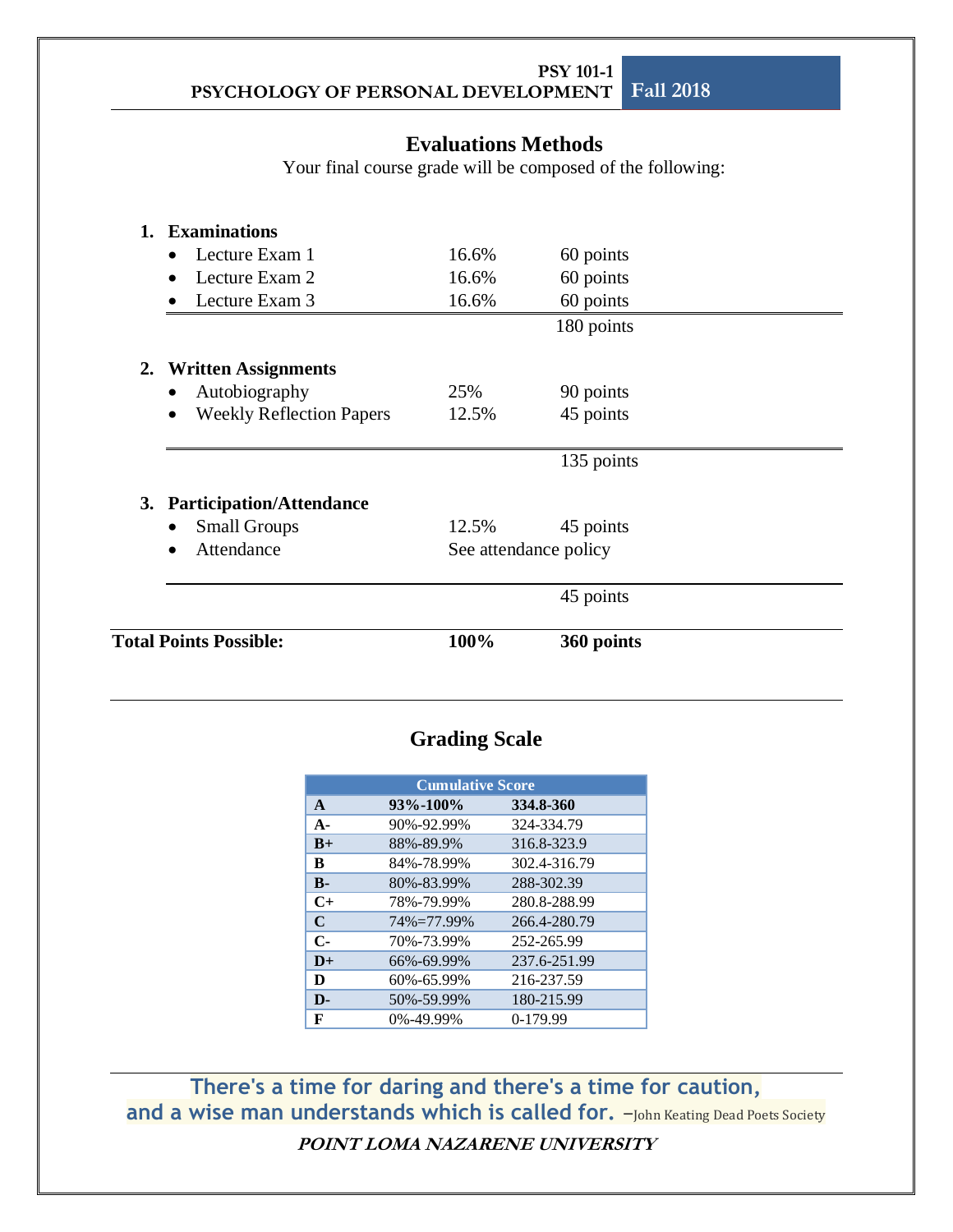## **Examinations and Quizzes**

### **Examinations**

- There will be two exams and a final.
- Exams will cover material in the readings as well as lectures, power points, discussions, videos, films, group work and class activities.
- **The (3) exams** will consist of 25-35 multiple choice questions and 1-2 essay questions.
- Students not present for a test will receive 0 points on the missed test.
- If a student cannot take a test due to extreme circumstances beyond their control, the professor must be notified in person, via email or voicemail prior to the examination.
- A make-up test may be permitted at the discretion of the professor.

## **Written Assignments**

## **Autobiography**

- The autobiography is your opportunity to reflect on who you are as a person using *narrative psychology* as the framework.
- Here is how one author describes the importance of a person's story:

*"In the realm of narrative psychology, a person's life story is not a Wikipedia biography of the facts and events of a life, but rather the way a person integrates those facts and events internally—picks them apart and weaves them back together to make meaning. This narrative becomes a form of identity, in which the things someone chooses to include in the story, and the way she tells it, can both reflect and shape who she is. A life story doesn't just say what happened, it says why it was important, what it means for who the person is, for who they'll become, and for what happens next."* (Beck, nd).

- It is your opportunity to tell your **story** and reflect on your journey so far.
- What it **IS NOT**: A discussion of where you grew up, where you went to school........
- What it **IS:** It is the narrative you will construct from the events of your life thus far.
- In assembling your story, consider the following questions:
	- o What gives your life meaning?
	- o What have you learned from disappointment/failure/success?
	- o What experiences have informed or affected your journey so far?
	- o What important lessons have you integrated into your world view?
	- o Can you remember a time when you felt strong/happy?
	- o What challenges occurred to threaten that happiness?
		- Were you able to find meaning in those challenges?
	- o What are your goals? What are your dreams?
	- o What outcomes would you like to see one day?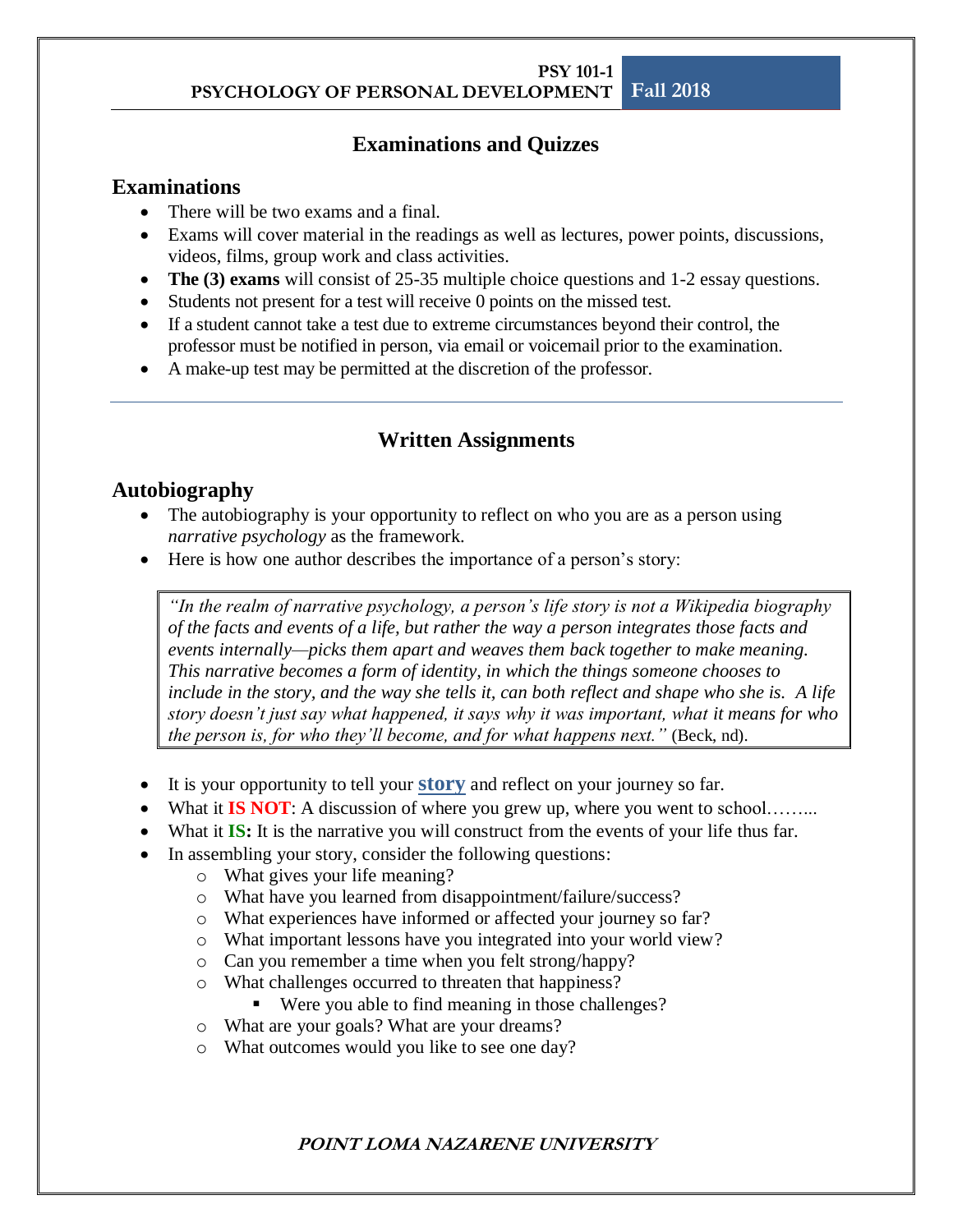### **Autobiography** (continued)

- Use your creativity and imagination to tell your **story.** 
	- You may use the following items to enhance the telling of your story:
		- o Pictures
		- o Drawings
		- o Paintings
		- o Music
		- o Multimedia
- **10% will be deducted per day for any paper turned in late unless previous arrangements have been made with the professor (See Canvas for due date).**
- Formatting:
	- o 7-8 pages in length
	- o 1" margins, double spaced, Times New Roman font.
- You will be graded on:
	- o Spelling & Grammar (10 points),
	- o Telling the Story (40 points)
	- o Effort/Coverage (10 points),
	- o Creativity (10 points)
	- o Interpreting the Story (10 points)
	- o Insight (10 points)

## **Reflection Weekly Assignment**

Self-reflection is an important aspect of the care and attention we need to give ourselves on a daily basis. Yet our hectic, activity filled lives rarely allow us to sit quietly, reflect and breathe. Reflection provides balance, helps us solve problems, and allows us time to deconstruct, evaluate and change an approach, idea or thought.

### **Directions:**

Each week you will take a few minutes to reflect on a pre-selected question and write at least one double spaced page on your thoughts, feelings, concerns, etc., as it pertains to the prompt.

- The goal of the paper is to encourage self-reflection and self-care for at least one hour each week.
- It is a place to work out a problem, share an achievement or relate an insight.
- **The paper will be due electronically via Eclass each Friday by midnight.**

# **Participation and Attendance**

## **Class Participation/Discussion**

- Learning is an active process.
- The expectation is that you will actively engage in class discussion and group activities offering your insights, suggestions, questions, challenges and comments.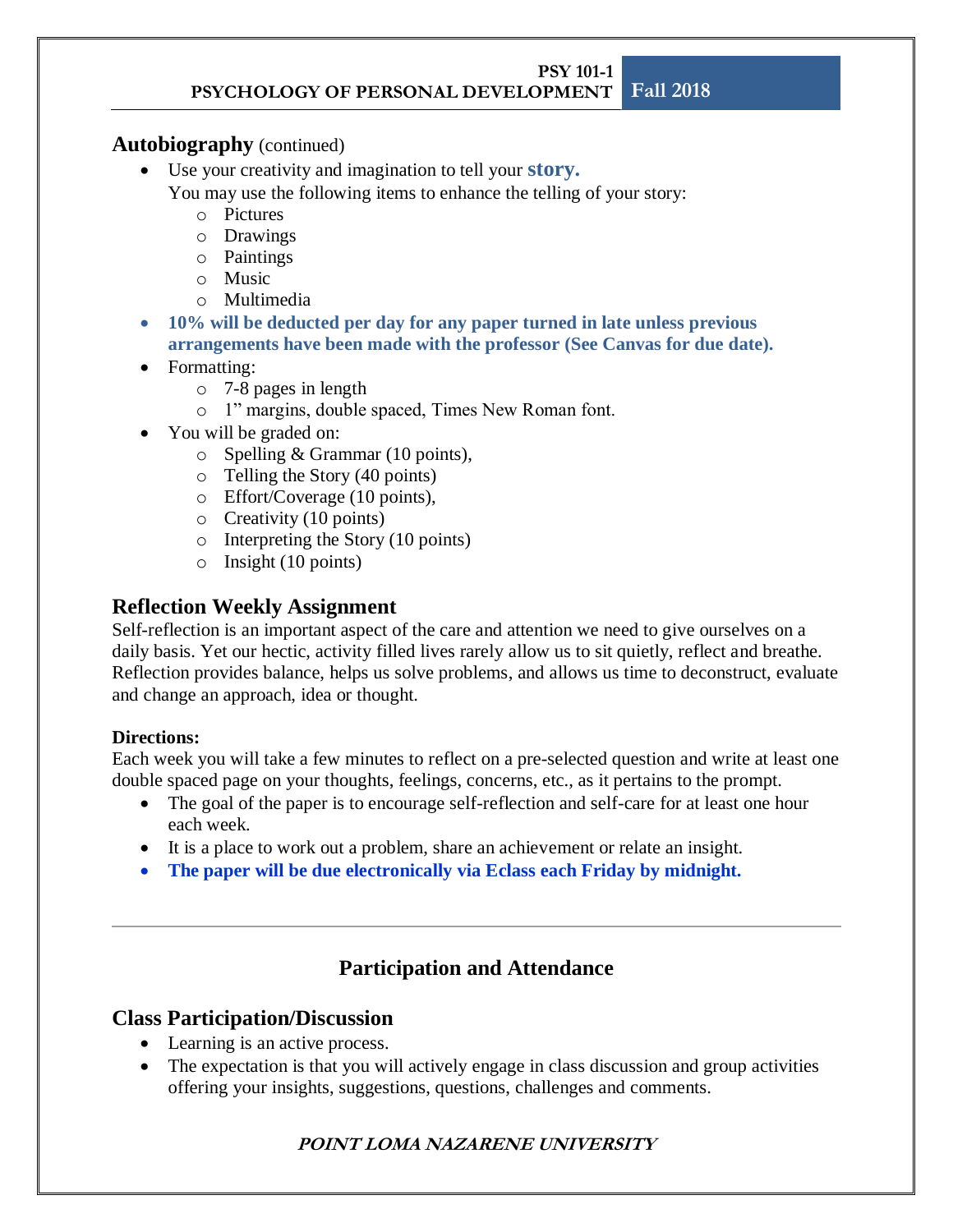## **"The privilege of a lifetime is to become who you truly are."** ― [C.G. Jung](http://www.goodreads.com/author/show/38285.C_G_Jung)

## **Attendance**

- Students are expected to attend class and small group each week. Faculty members strongly believe that you should be exposed to all elements of PSY 101.
- It is understood that "life happens" and therefore, a student may miss a class due to circumstances beyond the student's control (an illness, death, or some other calamity).
	- o Therefore, students are allowed two (2) absences each from small group, and section classes without penalty. For each absence above two (2) absences the student will lose five (5) points from your course grade (For example: if you missed 2 small groups and 3 classes, you would love 5 points from your semester grade. If you missed 3 small groups and 4 classes, you would lose 15 points from your semester grade).
- Any student missing more than six sessions (any combination of absences from small group and section classes), which is equivalent to one and one-half weeks of classes), may be de-enrolled from the course according the catalog policy.
- The only excused absence occurs when the student misses class due to a college-sponsored activity (approved in writing by the Academic Dean).
- Excused absences for serious illness (hospitalization) and death in the family are up to the discretion of the section professor.
- It is strongly recommended that students save penalty-free absences for emergency or special circumstances (illness, out-of-town weddings, family reunions, and so on).
- Most importantly, please remember that attentive attendance in class contributes significantly to the academic environment at PLNU.
- Students not present for a test will receive 0 points on the missed test.
	- o If a student cannot take a test due to extreme circumstances beyond their control, the professor needs to be notified prior to the examination via email or voicemail prior to the examination (thought this does not guarantee a re-scheduling of the test).

# **Small Group**

- Each student will be assigned to a small group facilitated by upper classman.
- The group will meet once a week.
- Participation in this group is mandatory.
- During week 6 you will be given a mid-term grade by your small group leader. This grade will be given to your section professor for your review (This is not your final grade, but a preliminary check to ensure you are completing all required assignments).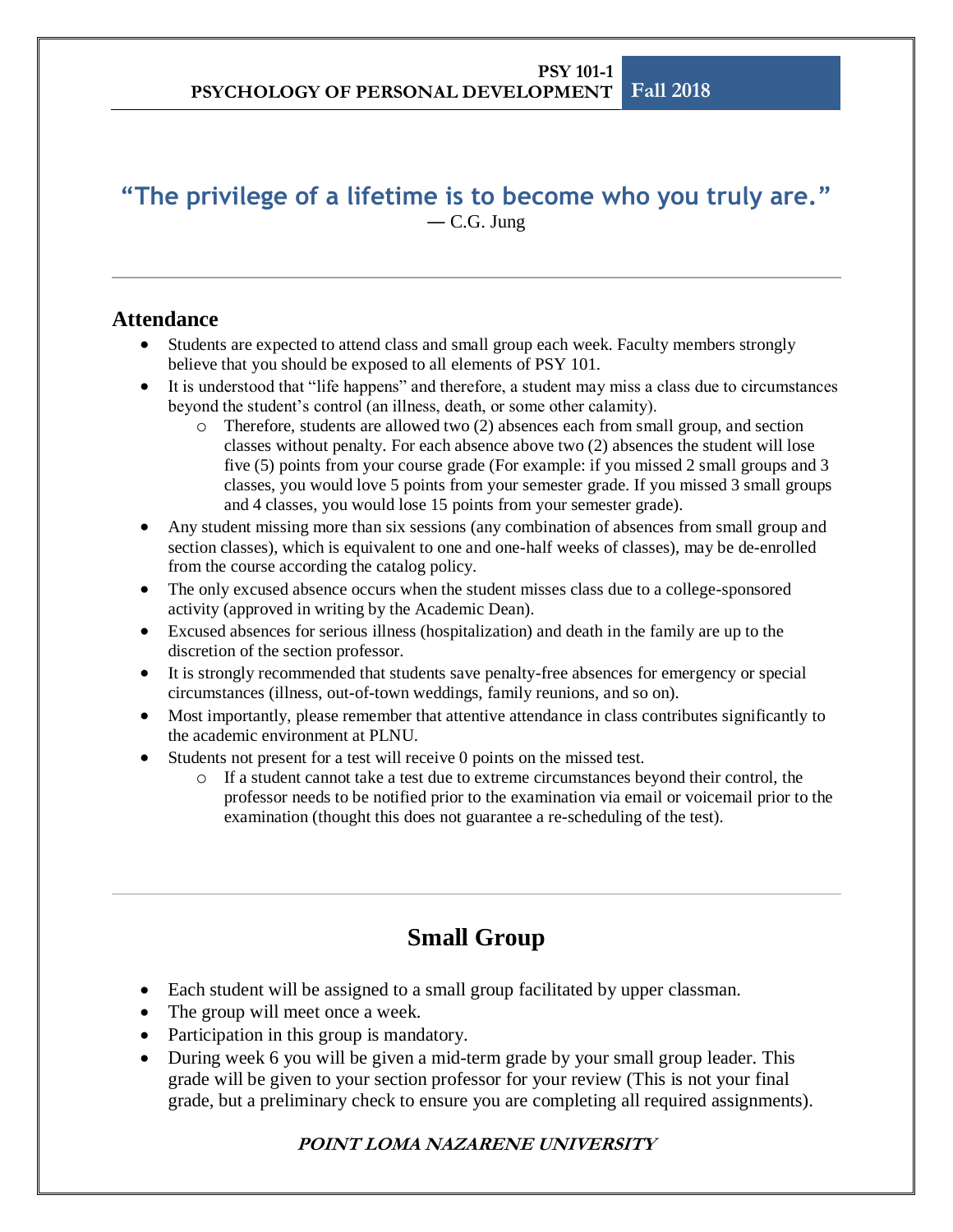• Your final small group grade will be given to your section professor the last week of classes. (See Small Group Grade Sheet).

### **Other Requirements:**

- Please note that we require you to have a daily planner. If you don't already use one, the planner is especially helpful juggling courses, social activities, and tests etc. as you transition.
- We also require that you become involved with a formal social activity on campus as soon as possible. This can include ministry groups, intramurals, musical groups, a varsity sport, cheer, departmental organizations, and so on.
- In addition, you will receive credit for visiting your academic advisor. This is usually done during registration for next semester's courses. However, we encourage you to make a meeting with your academic advisor sooner to introduce yourself and ask any questions that you might have about your academic/life journey.

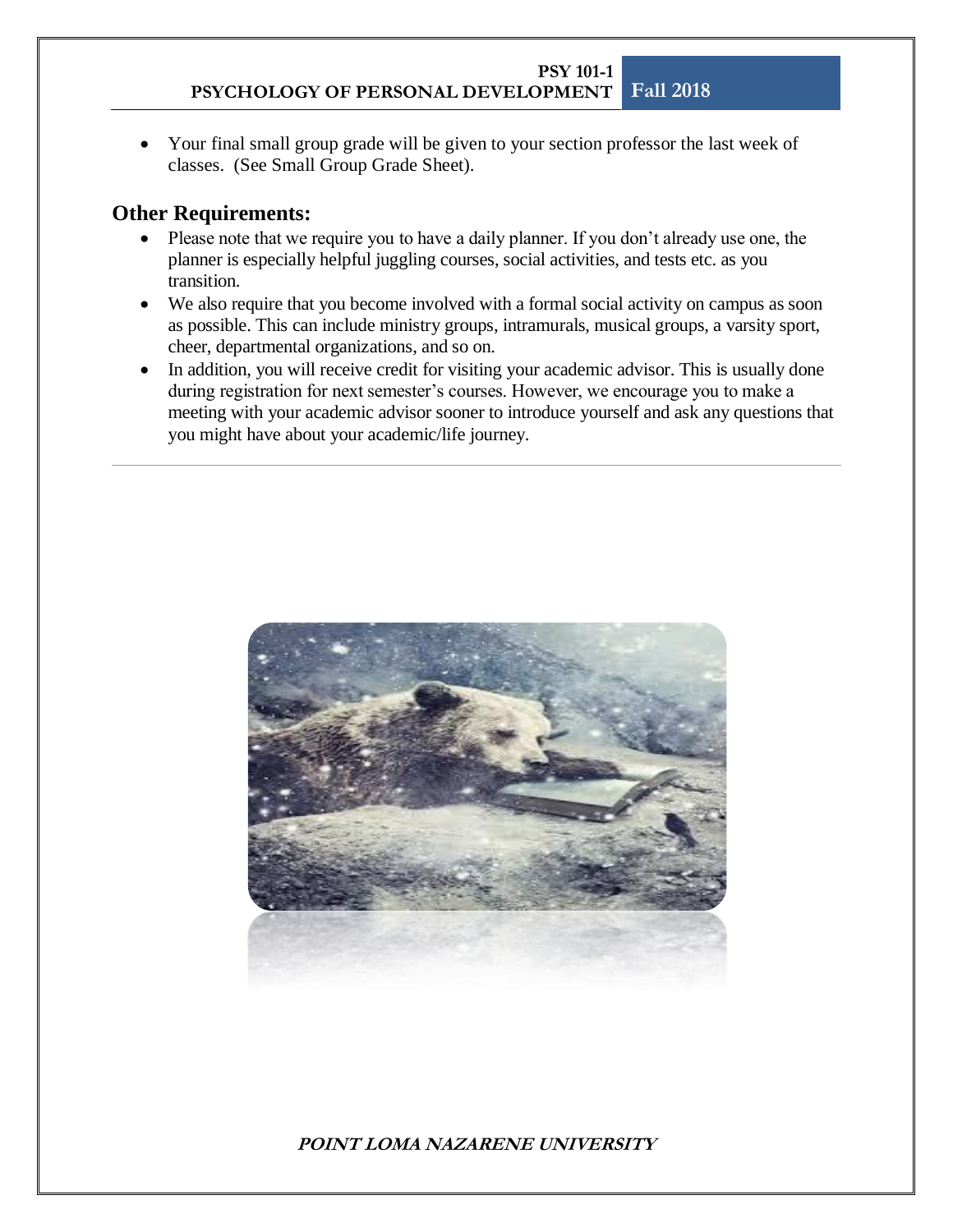# **Reading Assignment/Exam Schedule**

| Week of:<br><b>Topic</b><br>Wednesday<br>Friday                   |                            |                                                                                                                                                                                           |                                                                                |  |  |  |  |  |
|-------------------------------------------------------------------|----------------------------|-------------------------------------------------------------------------------------------------------------------------------------------------------------------------------------------|--------------------------------------------------------------------------------|--|--|--|--|--|
| 8/27/18                                                           | Growth and Religion        | Review of Syllabus                                                                                                                                                                        | Peck: pp. 185-208                                                              |  |  |  |  |  |
| 9/3/18                                                            | Growth and Religion        | Peck: pp. 208-225<br>Watch: The Psychology of Worldview                                                                                                                                   | Peck: pp. 225-232<br>Watch Brene Brown at the<br>Washington National Cathedral |  |  |  |  |  |
| 9/10/18                                                           | Growth and Religion        | <b>NO CLASS</b><br><b>Watch: Cultivating Resilience &amp;</b><br><b>Hardwiring Happiness</b>                                                                                              | Watch:<br>The Quest for True Belonging                                         |  |  |  |  |  |
| 9/17/18                                                           | Growth and Religion        | <b>Test Review</b>                                                                                                                                                                        | Test #1 (2/2/18)                                                               |  |  |  |  |  |
|                                                                   |                            |                                                                                                                                                                                           |                                                                                |  |  |  |  |  |
|                                                                   |                            |                                                                                                                                                                                           |                                                                                |  |  |  |  |  |
| 9/24/18                                                           | Discipline                 | Peck: pp. 11-32                                                                                                                                                                           | Peck: pp. 32-50                                                                |  |  |  |  |  |
| 10/1/18                                                           | Discipline                 | Peck: pp. 51-77                                                                                                                                                                           | No reading                                                                     |  |  |  |  |  |
| 10/8/18                                                           | Discipline                 | <b>Dead Poets</b>                                                                                                                                                                         | <b>Dead Poets</b>                                                              |  |  |  |  |  |
| 10/15/18                                                          | Discipline                 | <b>Dead Poets</b>                                                                                                                                                                         | <b>NO CLASS</b>                                                                |  |  |  |  |  |
| 10/22/18                                                          | Discipline                 | <b>NO CLASS</b>                                                                                                                                                                           | <b>NO CLASS</b>                                                                |  |  |  |  |  |
| 10/29/18                                                          | Discipline                 | Dead Poets                                                                                                                                                                                | <b>Dead Poets Discussion</b>                                                   |  |  |  |  |  |
| 11/5/18                                                           | Discipline                 | <b>Dead Poets Discussion</b>                                                                                                                                                              | Test #2                                                                        |  |  |  |  |  |
|                                                                   |                            |                                                                                                                                                                                           |                                                                                |  |  |  |  |  |
| 11/12/18                                                          |                            | Peck: pp. 81-101                                                                                                                                                                          | Peck: pp. 101-139                                                              |  |  |  |  |  |
| 11/19/18                                                          | Love                       | Thanksgiving                                                                                                                                                                              | Thanksgiving                                                                   |  |  |  |  |  |
|                                                                   |                            | Peck pp. 121-140                                                                                                                                                                          | Peck pp. 141-160                                                               |  |  |  |  |  |
| 11/26/18                                                          | Love                       | Peck pp.160-182                                                                                                                                                                           | Peck pp. 312-315<br>Watch Leslie Gauthier: A Better<br>Way to Talk About Love  |  |  |  |  |  |
| 12/3/18                                                           | Love/Grace                 | Peck 253-271                                                                                                                                                                              | Peck pp. 271-311                                                               |  |  |  |  |  |
| Final Exam Monday, December 10 from 10:30am - 1:00 pm<br>12/10/18 |                            |                                                                                                                                                                                           |                                                                                |  |  |  |  |  |
|                                                                   |                            |                                                                                                                                                                                           |                                                                                |  |  |  |  |  |
|                                                                   |                            |                                                                                                                                                                                           |                                                                                |  |  |  |  |  |
|                                                                   |                            |                                                                                                                                                                                           |                                                                                |  |  |  |  |  |
|                                                                   |                            |                                                                                                                                                                                           |                                                                                |  |  |  |  |  |
|                                                                   |                            | <b>Weekly Reflection Questions</b>                                                                                                                                                        |                                                                                |  |  |  |  |  |
| Date:                                                             | <b>Topic</b>               | <b>Question of the Week</b>                                                                                                                                                               |                                                                                |  |  |  |  |  |
| 8/31/18                                                           | Growth and Religion        | 1. Peck says, "The path to holiness (spiritual growth) lies<br>through questioning everything" (p. 193). What have<br>you questioned on your journey so far? What are you<br>questioning? |                                                                                |  |  |  |  |  |
| 9/7/18                                                            | Growth and Religion        | 2. What do you believe? What do you value?                                                                                                                                                |                                                                                |  |  |  |  |  |
| 9/14/18                                                           | Growth and Religion        | 3. Observe closely what goes on within and around you<br>this week and list at least one "miracle" you've seen<br>each day.                                                               |                                                                                |  |  |  |  |  |
| 9/21/18                                                           | <b>Growth and Religion</b> | <b>No Discussion Question Today. Exam Week</b>                                                                                                                                            |                                                                                |  |  |  |  |  |
| POINT LOMA NAZARENE UNIVERSITY                                    |                            |                                                                                                                                                                                           |                                                                                |  |  |  |  |  |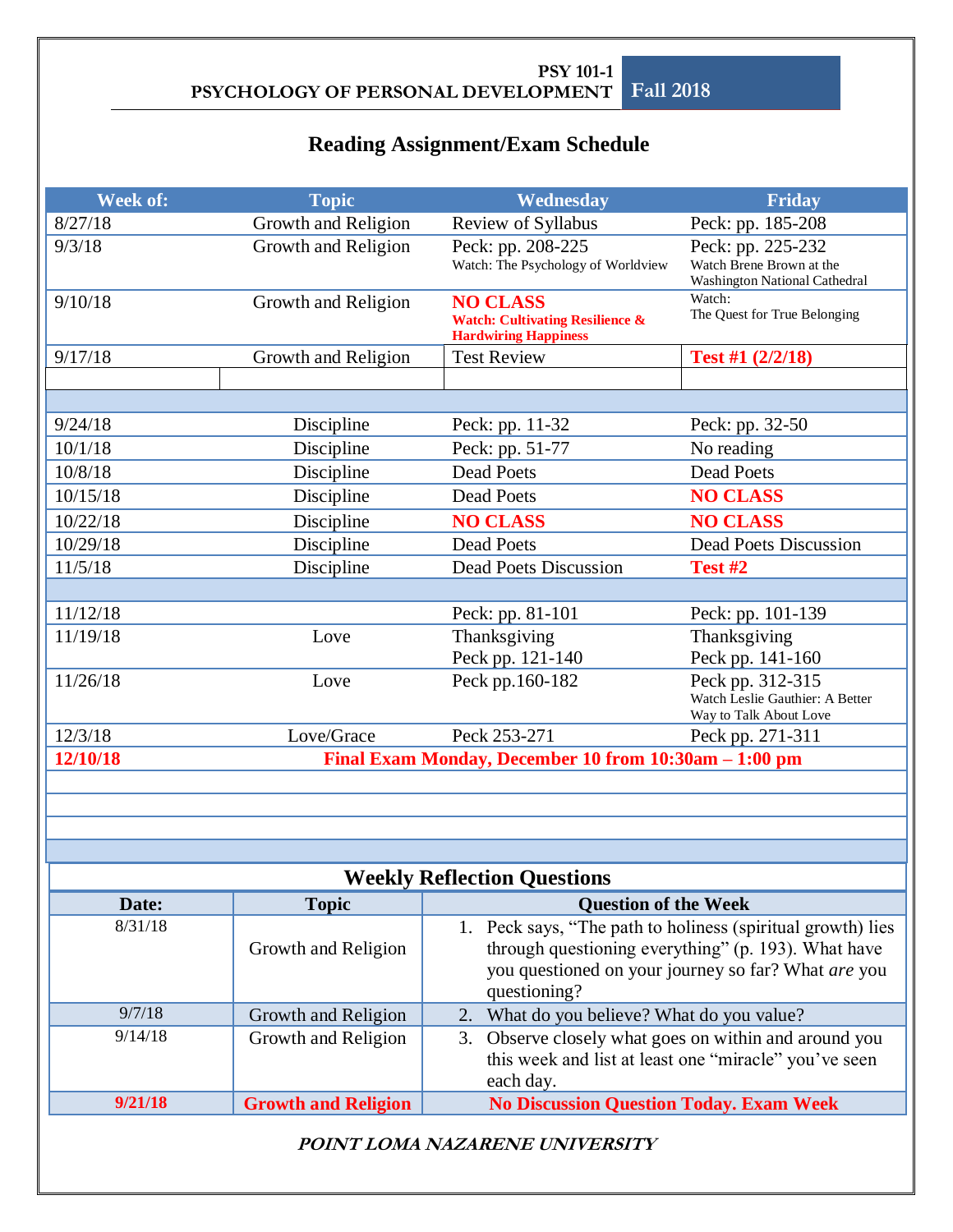**PSYCHOLOGY OF PERSONAL DEVELOPMENT Fall 2018**

**PSY 101-1**

| 9/28/18  | Discipline        | 4. What types of problems are hard for you to deal with?<br>How willing are you to confront these problems in<br>order to change and grow? |
|----------|-------------------|--------------------------------------------------------------------------------------------------------------------------------------------|
| 10/5/18  | Discipline        | 5. What recent problems have you faced and taken                                                                                           |
|          |                   | responsibility for?                                                                                                                        |
| 10/19/18 | Discipline        | 6. What kinds of decisions do you enjoy making and<br>what do you tend to avoid? Be specific. Give<br>examples.                            |
| 10/26/18 | Discipline        | 7. What resources do you draw upon when making<br>decisions?                                                                               |
| 11/2/18  | Discipline        | 8. What blocks you from really listening to others?                                                                                        |
| 11/9/18  | <b>Discipline</b> | <b>No Discussion Question Exam Day</b>                                                                                                     |
| 11/16/18 | Love              | 9. How have you grown in love through facing a loss?                                                                                       |
| 11/23/18 | Love              | <b>No Discussion Question. Happy Thanksgiving</b>                                                                                          |
| 11/30/18 | Love              | 10. Who has truly loved you? How did they show their                                                                                       |
|          |                   | love?                                                                                                                                      |

"When I have been listened to and when I have been heard, *I am able to re-perceive my world in a new way and to go on. It is astonishing how elements that seem insoluble become soluble when someone listens, how confusions that seem irremediable turn into relatively clear flowing streams when one is heard. I have deeply appreciated the times that I have experienced this sensitive, empathic, concentrated listening."*

**–** Carl R. Rogers: Experiences in Communication: A Way of Being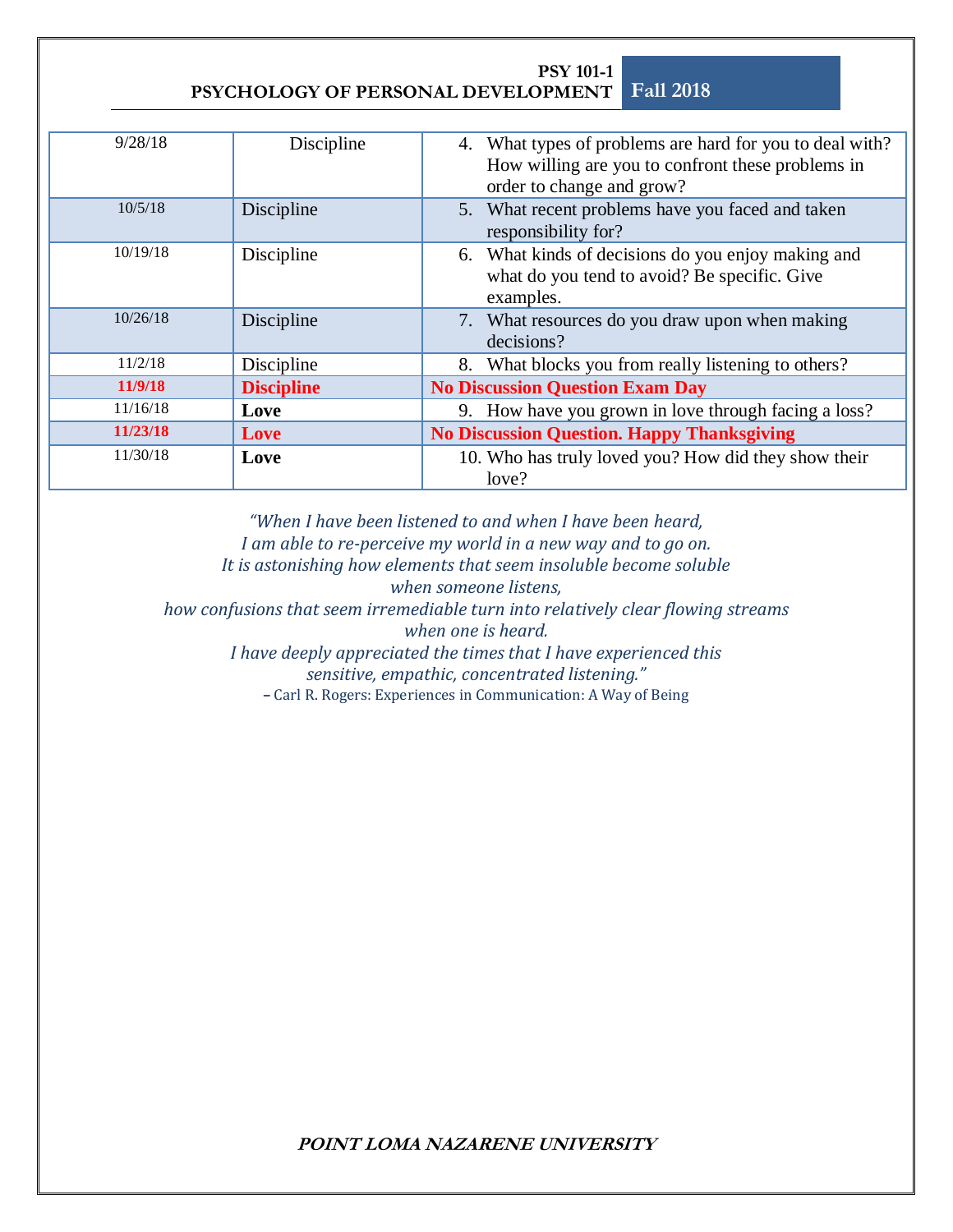

# **PSY101 SMALL GROUP GRADE SHEET**

| Freshman's name:                                                                                                   |                                                     |  |
|--------------------------------------------------------------------------------------------------------------------|-----------------------------------------------------|--|
| Small Group #: $\_\_\_\_\_\_\_\$ Leader (first & last name): $\_\_\_\_\_\_\_\_\_\_\_\_\_\_\_\_\_\_\_\_\_$          |                                                     |  |
| Section #: $\_\_$                                                                                                  |                                                     |  |
| <b>SMALL GROUP ATTENDANCE</b>                                                                                      |                                                     |  |
| # of Small Group Absences: ______                                                                                  | <b>Points</b>                                       |  |
| 0 absences $= 0$ points                                                                                            |                                                     |  |
| 1 absences $= 0$ points                                                                                            |                                                     |  |
| 2 absences $= 0$ points                                                                                            |                                                     |  |
| $3$ absences = -5 points                                                                                           |                                                     |  |
| 4 absences $= -10$ points                                                                                          |                                                     |  |
| $5$ absences = $-15$ points                                                                                        |                                                     |  |
| 6 absences $= -20$ points                                                                                          |                                                     |  |
| $7$ absences = deenrollment                                                                                        |                                                     |  |
| <b>SMALL GROUP PARTICIPATION</b>                                                                                   |                                                     |  |
| Letters/Reports to Small Group Leader<br>(Every other week = 8 weeks $\omega$ 3 points each = 24 possible points.) |                                                     |  |
|                                                                                                                    | 24 - $(\#$ of letters missed x 3) = ________ Points |  |

• Effort/Attitude as participant in Group (freshman rates this element)

*I have done my best to help make my small group a "community of love."*